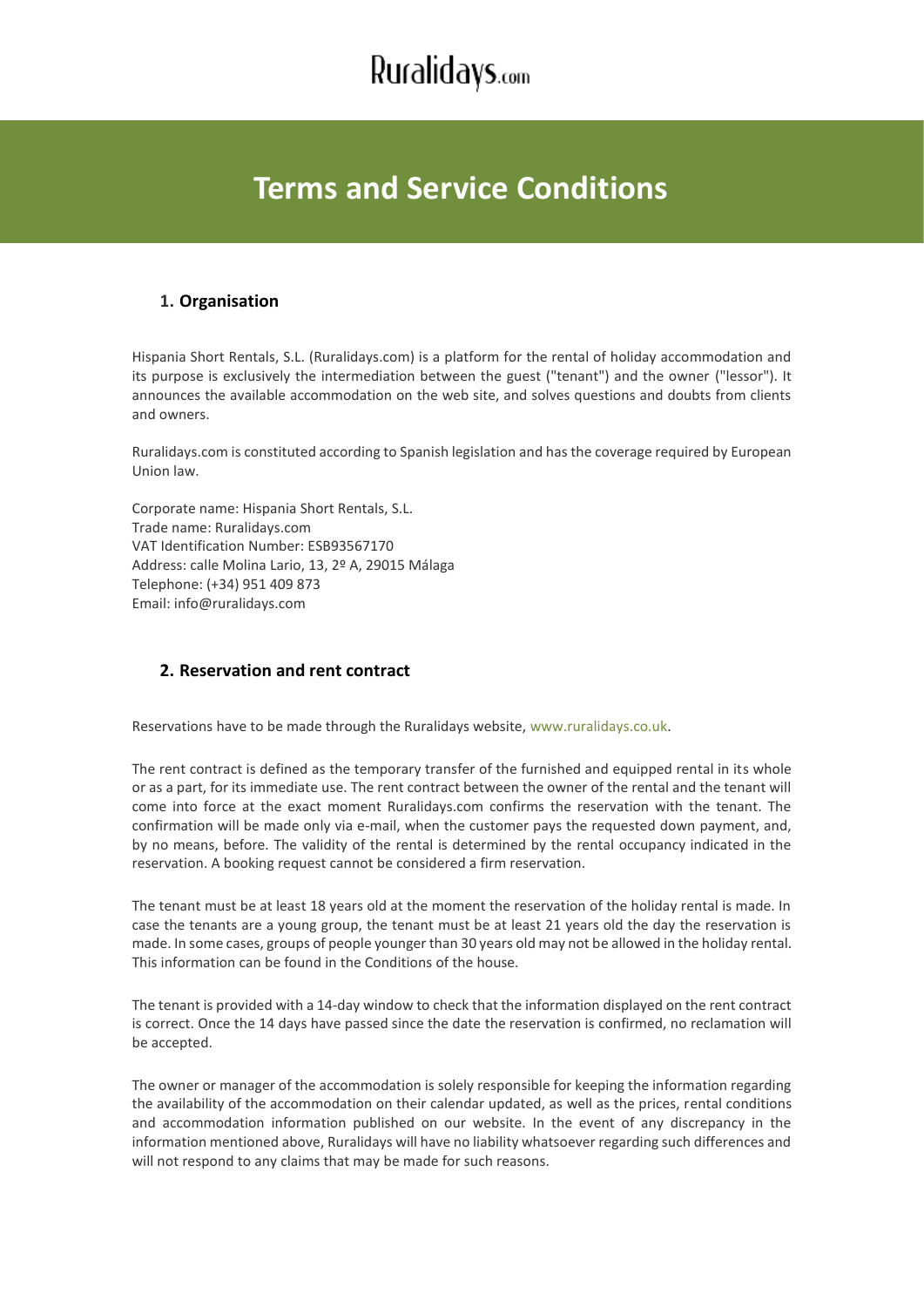The owner, or the responsible person for the rental, and the tenant are provided with the same information in the booking confirmation, about the stay in the reserved rental.

The following data appear as "confirmed" in the booking confirmation: the ID reference of the booked rental, the check-in and check-out dates, the number of guests, the total price of the stay, which includes the down payment and the remaining amount, the information of the owner or the responsible person for the rental, and the information of the tenant that made the booking. It's indispensable to print the booking confirmation for the check-in day with the norms and conditions of the lessor. Each rental is provided with a meeting point, which you will be informed of for the check-in day and the keys handover.

Once the booking confirmation has been received, all the extra and pending payments to be made in the rental are confirmed. Some owners collect the remaining amount only in cash upon arrival. You have to learn about the method of payment for the remaining amount that has been authorised by the lessor.

#### **3. Free cancellation insurance**



When booking on Ruralidays.com, and in their corresponding associated domains ruralidays.fr, ruralidays.de, [ruralidays.nl](http://ruralidays.nl/) , [ruralidays.co.uk,](http://ruralidays.co.uk/) the guest is provided with cancellation insurance whose coverage offered by Europ Assistance includes death, illness, serious injury, among others.

Notice: check all the special coverage conditions now by [clicking here](https://www.ruralidays.co.uk/media/system/files/europ_assistance/COBERTURAS_EUROP_ASSISTANCE_EN.pdf) or when booking.

In the event of cancellation, and provided that the conditions for this are met, the guest may request Europ Assistance for a refund of the down payment, by justifying which reasons apply, among those described in the policy.

For these purposes, refundable amounts in the event of cancellation will be understood solely and exclusively as those amounts that the client has paid in advance through the Ruralidays platform at the time of making the reservation.

In no case will the amounts paid directly by the client to the owner be refundable, in the event that the latter had requested the client to pay in full or in part for the rest of the accommodation price prior to the date of entry.

Important: Check the booking confirmation for the total amount covered.

This cancellation insurance is valid only on new reservations made on the Ruralidays.com website from March 4th, 2021, and it is not valid on reservations made via collaborators or any third-party websites.

### **4. Prices**

The prices published are valid until December 31<sup>st</sup>, 2021. The tariff to be applied results from the search after the date and number of people have been specified. Because the prices displayed on our website are competitive, they may change depending on the number of people.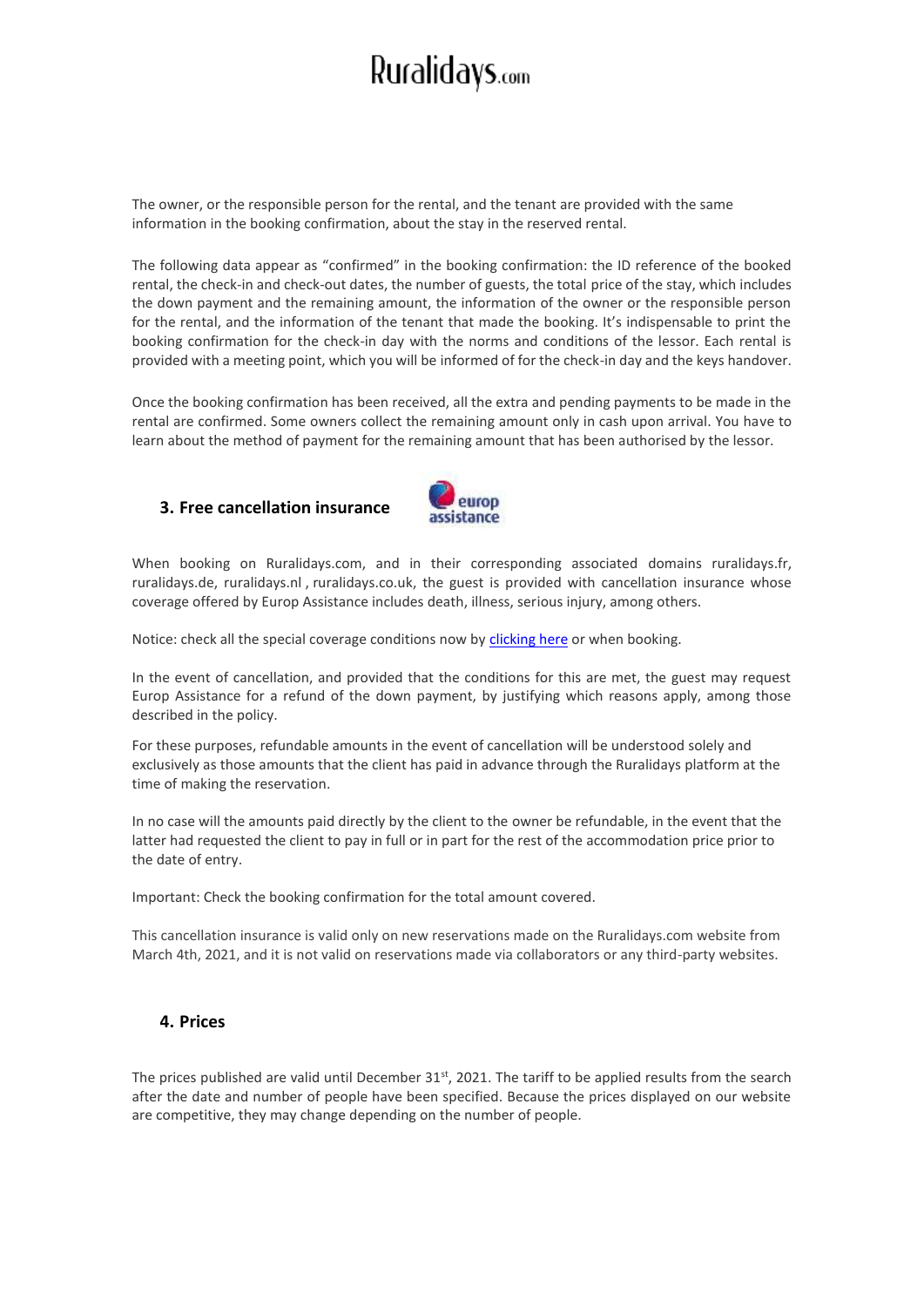The tenant is provided with all the information and the description of the rental on our website, and accept the terms and conditions of the rental, as well as the prices of the house, thus including the extra and included costs.

In the majority of times, our prices include the normal consumption of electricity, water and gas, bed linen, bathing clothes, and cleaning service before arrival. Direct taxes are always included.

However, both Ruralidays.com and the owners foster a responsible consumption. Therefore, in some rentals, electricity consumption is limited, always covering the basic needs and normal use, according to the number of guests. In case this limitation is exceeded, the owner or lessor can charge the tenant the extra consumption.

To guarantee a responsible use of the electricity or the air-con during the stay, some owners have provided their rentals with a meter box, displaying kilowatts (kWh).

Upon arrival, the owner or lessor will show the tenant the meter box displaying the initial consumption of kWh, and he will indicate which is the maximum for responsible consumption. If the tenant exceeds this limit, the owner has the right to charge the difference on departure, according to the price of the kWh (between €0.20 and €0.40 per extra kWh).

Generally, this rule allows the owners and tenants to be responsible for the environment, with the purpose of consuming more responsibly and eliminate unnecessary expenses.

Some properties may not include wood, Internet, final cleaning service, baby cot, heated pool and air-con may in the price.

For more information, check the fact sheet of each property.

### **5. Special offer conditions**

All those who want to use a promo code will have to meet the requirements associated with the code. These include the value of the code and the minimum booking required for the discount to be applied, the expiry date of the promo code, the period when the booking can be made (thus also referring to the excluded dates), and the availability of the promo code, among others. Offers cannot be combined with any others. Ruralidays.com may not apply the discount in case the customer already has a confirmed reservation and asks for the discount to be applied a posteriori.

#### **6. Method of payment**

The booking is to be considered confirmed once the payment of the advance of the estate's total price has been made (15% to 50% of the total price, depending on the case). You can choose among various methods of payment: credit card, debit card, PayPal, iDeal, Sofort, Giropay, Chèques-Vacances, Bancontact or bank transfer.

If you want to pay with bank transfer, you need to indicate your name and number of reservation in the transference "concept". The booking will be confirmed once the proof of payment is sent to [reservation@ruraliday.com,](mailto:reservation@ruraliday.com) and once the owner has confirmed the reservation.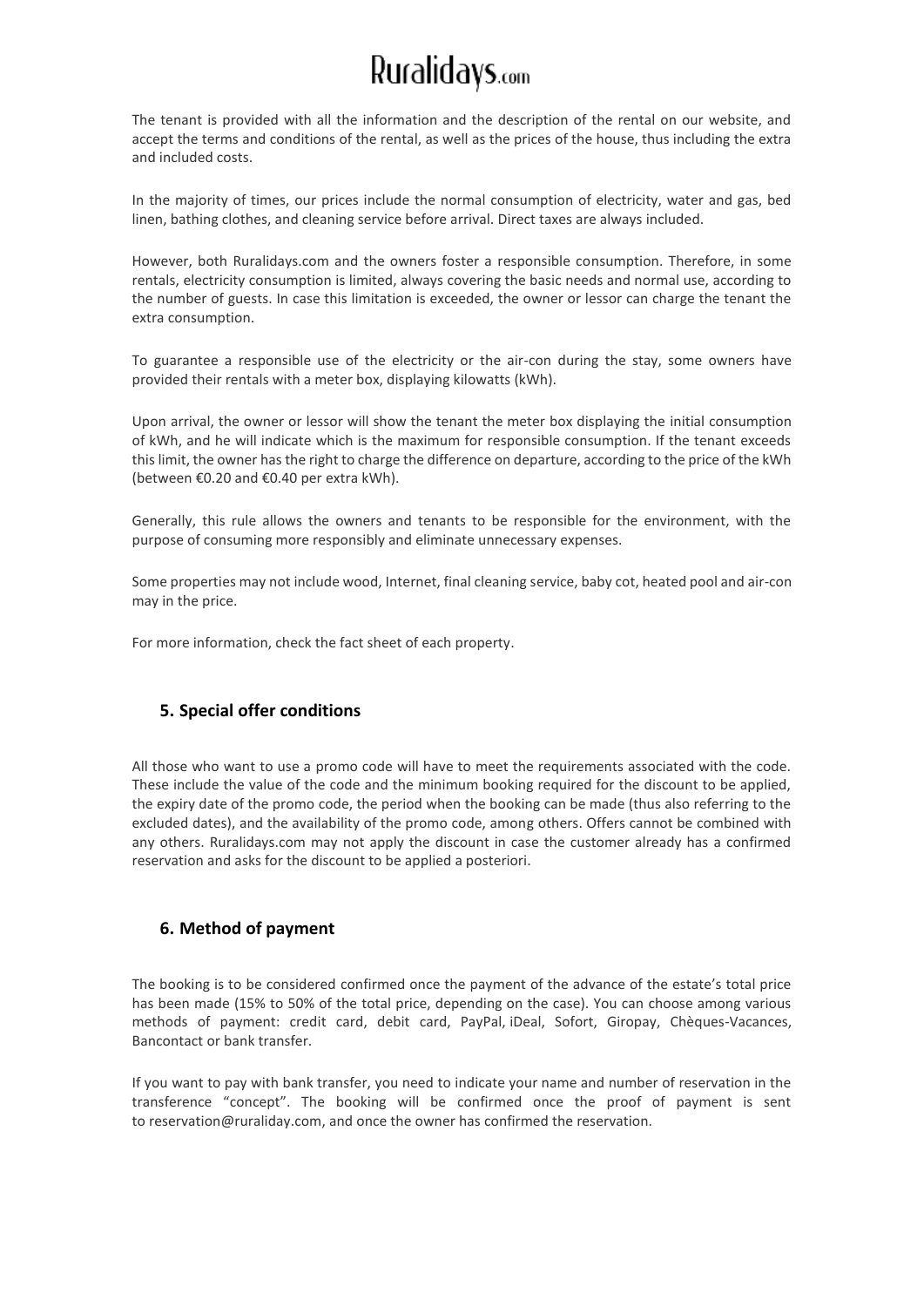## **7. Rights and obligations of the tenant**

The tenant must use the holiday rental and its equipment in a reasonable way. Norms and conditions given by the owner and Ruralidays.com must be observed, which are communicated upon making the reservation.

On departure, the rental must be left cleaned and arranged.

Ruralidays.com has the right to end the contract beforehand without refund if the tenant doesn't observe the conditions of the rental and the obligations stated in the contract. Besides, the contract can be ended beforehand if the tenant doesn't behave mannerly. This include, for example, if the initial number of guests is not observed, the rental and equipment are used with other purposes, a party or event is carried out in the rental without previous agreement with the owner and Ruralidays.com, or any disturbance is made to the neighbours (e.g. for an excess of noise).

Any modification after the booking confirmation (such as disability of one of the guests, moving with a caravan, presence of pets, and so on, without previous notification) must be reported to the lessor and Ruralidays.com by the tenant, at least 14 days before arrival.

If for reasons beyond the control of the parties, the guests' stay must necessarily be prolonged for exceptional reasons, such as medical reasons or force majeure, the tenant must pay the owner the costs associated with extending the period of stay in the accommodation.

## **8. Important information about the rentals**

#### ➢ *Number of people occupying the property*

When booking, the tenant must declare the exact number of people who will occupy the property, without omitting children or babies, of any age they might be. Attention is drawn to the fact that the property can legally prevent the access to those who have not been declared, or else, dislodge them. The customer can not complain about this decision.

Some properties reserve the right to open the bedrooms depending on the number of the people declared in the booking. This happens to offer a better price to smaller groups.

Upon arrival, all the guests older than 16 years old must hand in a photocopy of their ID card or passports. Sometimes, the owner can ask for the documents before the arrival, per email, to speed up the paperwork.

#### ➢ *People with reduced mobility*

Generally, the rentals in Andalusia are not adapted to European law to welcome people with reduced mobility. If this was the case of any of the guests, you must check beforehand with the team of Ruralidays.com, to receive suggestions about holiday rentals that have an easier way of access and are best adapted, which means having at least one bedroom and bathroom on the ground floor, an adapted shower, barrier-free outdoors without steps, and so on.

#### ➢ *Baby cot and Highchair*

Some properties are provided with baby cots and highchairs. Remember to request them while making the booking.

#### ➢ *Admission of pets*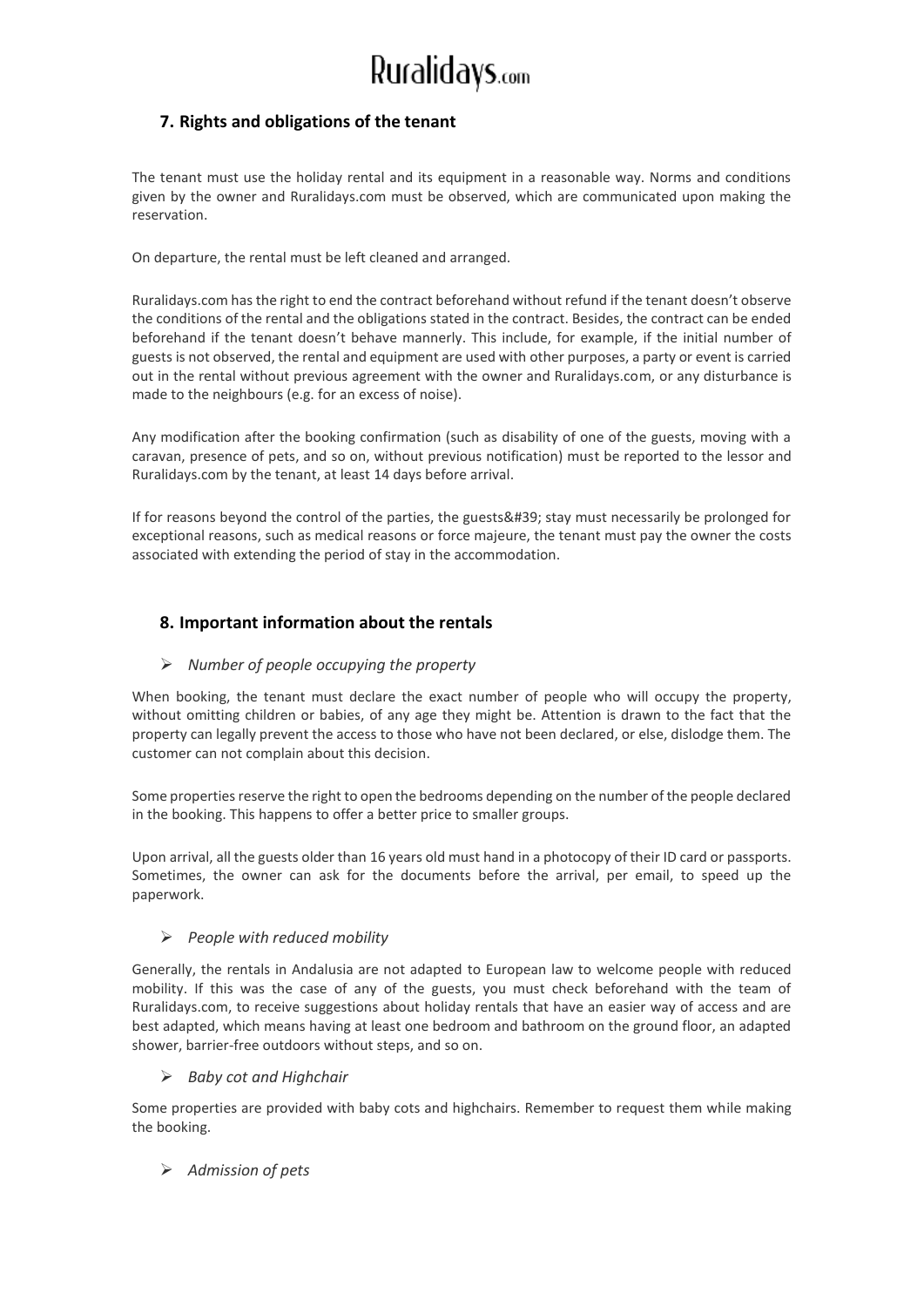When you are making the booking, it is compulsory to inform if you are travelling with pets.

In the fact sheet of every estate, you will find stated whether that accommodation admits pets or not. It is forbidden to bring pets to the properties that mention "Pets not allowed". In the case in which it is mentioned "Pets allowed upon request", you will need to check it previously with Ruralidays.com.

Some properties charge the pet owner an additional fee for extra cleaning service or an extra deposit.

#### ➢ *Visits of family and friends*

If family or friends want to go to the rental for a visit, you must check with the owner beforehand. By no means they are allowed to spend the night in the property.

#### ➢ *Events*

No events or parties can take place in the rental without prior notice. The owner is in their rights to deny the celebration of all kinds of events, or charge a fee for it.

#### ➢ *Check-in and Check-out hour*

You will find the check-in and check-out hour of the property displayed in the Booking Confirmation.

As a general rule, check-in will be from 4 pm to 9 pm. If you arrive between 9 pm and 12 am, you may be charged an extra fee of €50 to €100, depending on the house. Please, check beforehand. Some properties don't allow check-ins after 12 am.

As a general rule, check-out will always be before 12 pm. Look over the booking confirmation to confirm when the check-out will take place.

#### ➢ *Opening of the Swimming Pool*

Pools will be made available from May 1<sup>st</sup> to September 30<sup>th</sup>. Anyhow, check the pool availability both for this period and for the rest of the year.

#### ➢ *Use of the Swimming Pool*

For safety reasons, the tenant must follow all the instructions made by the owner or Ruralidays.com regarding the use of the swimming pool. The tenant is responsible for the correct use of the swimming pool, being aware of the risks. Children must not be allowed near the swimming pool without the supervision of an adult.

#### ➢ *Maintenance of the Swimming Pool*

The property must plan pool maintenance work every week. On arrival, the owner will communicate the day in which the maintenance will be carried out. The owner or the responsible person for the property is who will carry out this maintenance. For safety reasons, the tenant is not allowed to carry out the pool maintenance during the stay.

### ➢ *Wi-Fi / Internet*

Many properties are provided with Wi-Fi and Internet fast enough to send and receive emails and surf the Web. Since lots of properties are situated in a rural environment, the data rate may be not powerful enough to use apps such as Skype, watch TV via the internet or download large files. Internet and Wi-Fi are supplied by external providers. Therefore, neither Ruraliday.com nor the owner is responsible for any complaint that can be made about the power and/or speed of the internet.

#### ➢ *Non-potable water*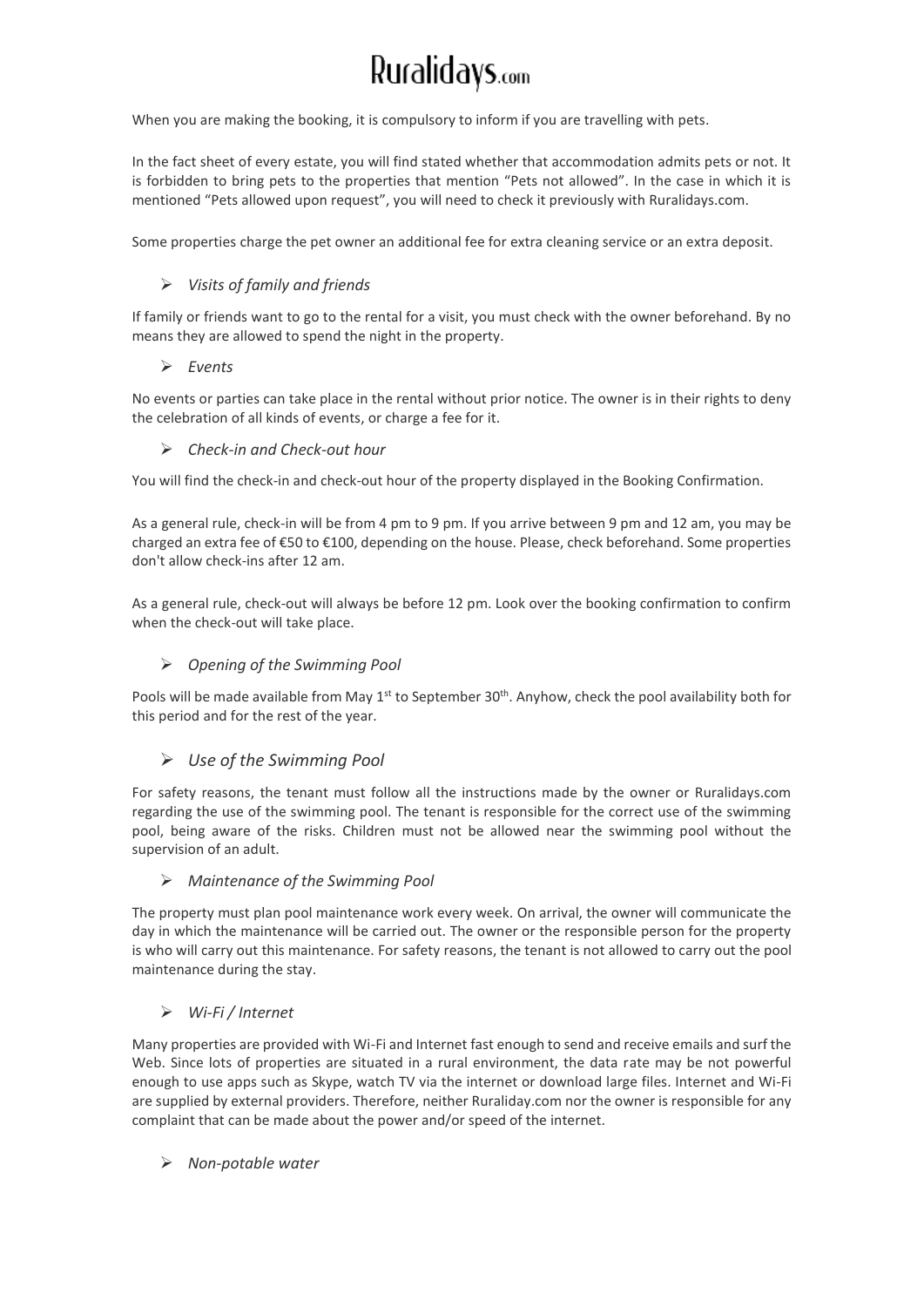Potable water is not guaranteed in all holiday homes, especially those in the rural areas and countryside. The potable water supply network is connected with cities and towns, but not with merely rural areas. Sometimes the houses have access to the municipal drinking water network or have a well or a tank. Please, consult the owner beforehand or otherwise consume bottled water.

#### ➢ *Parking*

To set up a camping tent or to park a caravan in the property is prohibited without previous communication or agreement with the owner. The owner has the rights not to accept the vehicle.

#### ➢ *Distances*

Reported distances are based on Google Maps. Ruralidays.com is under no circumstance responsible for the distances displayed following the Google technology.

#### ➢ *Location and Access to the rentals*

To book a holiday home in Andalusia and move around freely and autonomously with no inconvenience during your stay, it's necessary to own a vehicle, which can also be rented.

Andalusia's orography is mainly mountainous. This characteristic provides more privacy to the properties, alongside with peculiar views and authentic spots. Always check on Google Maps where the properties are located.

Generally, the holiday homes are not adapted to welcome big vehicles, such as caravans and trailers, given the predominant mountainous access.

Some properties may have a no-paved, 500-to-1000 meter access to the house. This is due to the protected area where most of the accommodations are located. Anyhow, you can reach every property with a regular vehicle. If you are planning to travel with very low or sports cars, ask for the conditions of the access before your departure.

#### ➢ *Deposit of damages*

Once you get to the property, you will need to give the owner a deposit. The amount of the deposit depends on the property. The deposit will be entirely returned at the end of the stay, once the owner has checked that everything is in excellent condition. The owner will return the deposit either in cash on check-out day, or via bank transfer, credit/debit card or PayPal after a few days.

The owner has the rights to add an extra deposit of €200 for the groups of people between 21 and 30 years old. In case of damages, the owner can charge the total amount of the deposit or a part, according to the damage provoked.

## **9. Cancellations**

The cancellation policy of every property can be checked in the property sheet, in the "Information" section. The cancellations must be confirmed with a written document and will be valid once Ruralidays.com has received them.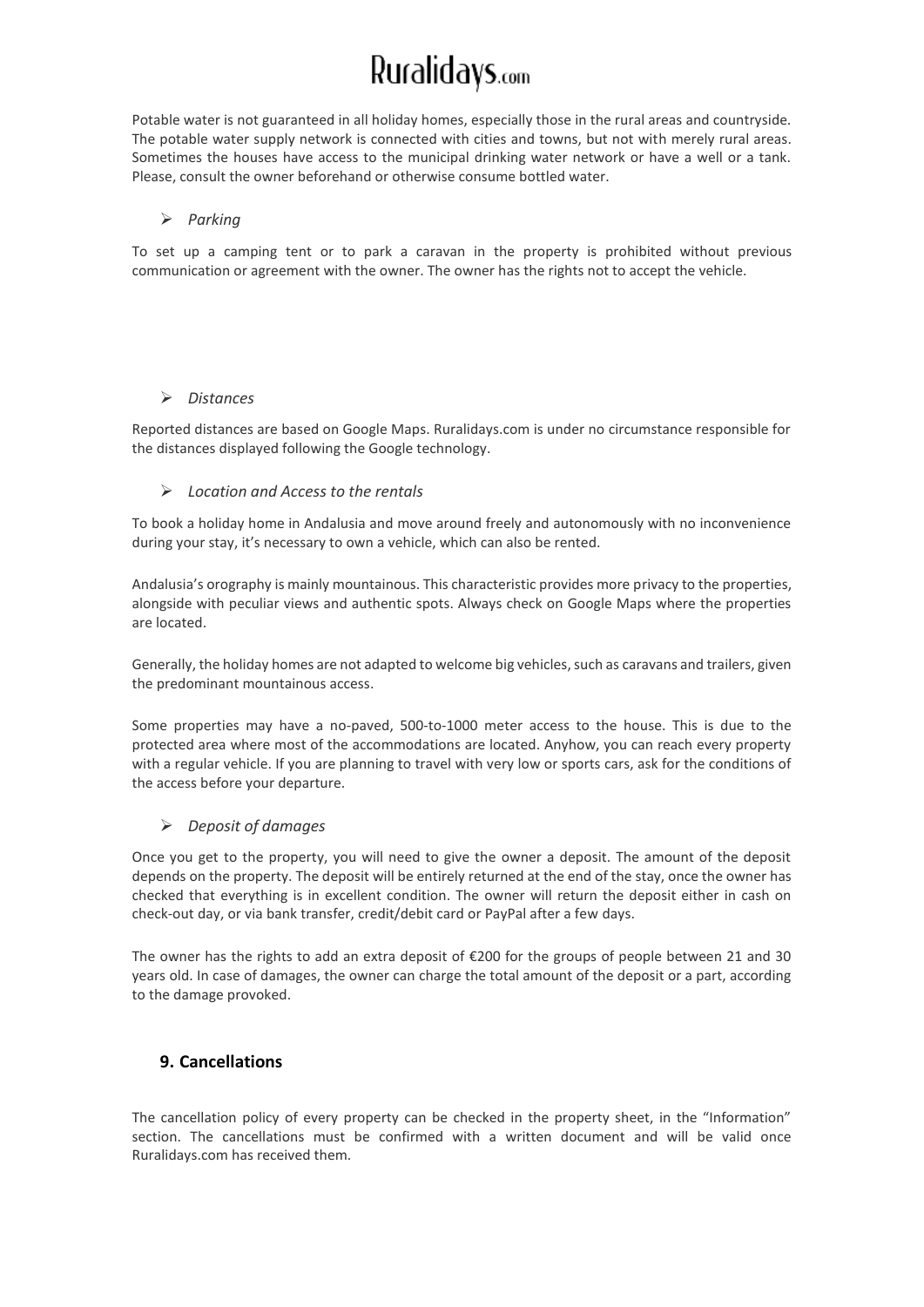A booking will be considered as cancelled when a "no show" happens, which means that the tenant doesn't show up at the rental on the day of arrival, or that they willingly leave the property without providing the owner nor Ruralidays.com with a justifiable reason. In this case, the total amount of the down payment or the total amount that has been previously paid, will by no means be refunded.

### **10. Early departure**

In case the tenant willingly leaves the property before the end of the stay, the owner will not refund the amount that is already been paid. Only in exceptional cases, such as serious damages that are not fixable or replaceable during the stay, part of the amount will be refunded.

## **11. Complaints**

Irregularities or deficiencies that the customer might find in the property have to be communicated as soon as possible, either to Ruralidays.com or the owner, after the rent has come into place, or once the damage has been found, always during the stay.

The tenant has a 24-hour window to make a complaint to the owner, in case of incidents. If it is not solved during this time, the tenant has to inform Ruralidays.com within 48 hours. The tenant must provide digital proof (either photographs or videos).

In case of complaints, the tenant is obligated to give Ruralidays.com a reasonable period to offset or sort out any damages. Ruralidays.com will process any irregularity or deficiency in the shortest time. Ruralidays.com reserves the right to change the property if it sees it convenient, as long as the causes of direct claim are verified as authentic.

Any claim that is presented after leaving the property, or within 24 hours before departure, won't be taken into consideration due to the lack of further fundamental criteria, thanks to which the complaint might be handled.

If the tenant leaves the holiday rental before the end of the contract without previous agreement with Ruralidays.com, the risks of the earlier departure are entirely upon the tenant. In this case, the tenant, by no means, can make any complaints regarding damages or any incident in the rental.

However, the tenant will be held responsible for the damages caused in the rental or on the equipment, which may have been made by the tenant themselves or any of the other occupants. The owner remains in his right to end the contract beforehand for this reason.

### **12. Force majeure or emergency**

If before the check-in date or during the stay, the owner has to cancel a booking by force majeure, Ruralidays.com reserves the right to substitute the booked property with an alternative of the same characteristics. If the customer does not accept the offered alternative, Ruralidays.com will either keep the down payment for its use in the future and it will establish an expiry date for its use, or refund the client the down payment. In case of crisis or emergency, Ruralidays.com reserves the right to update the most convenient return policy to achieve the best possible situation to protect both travellers, owners and Ruralidays.com itself.